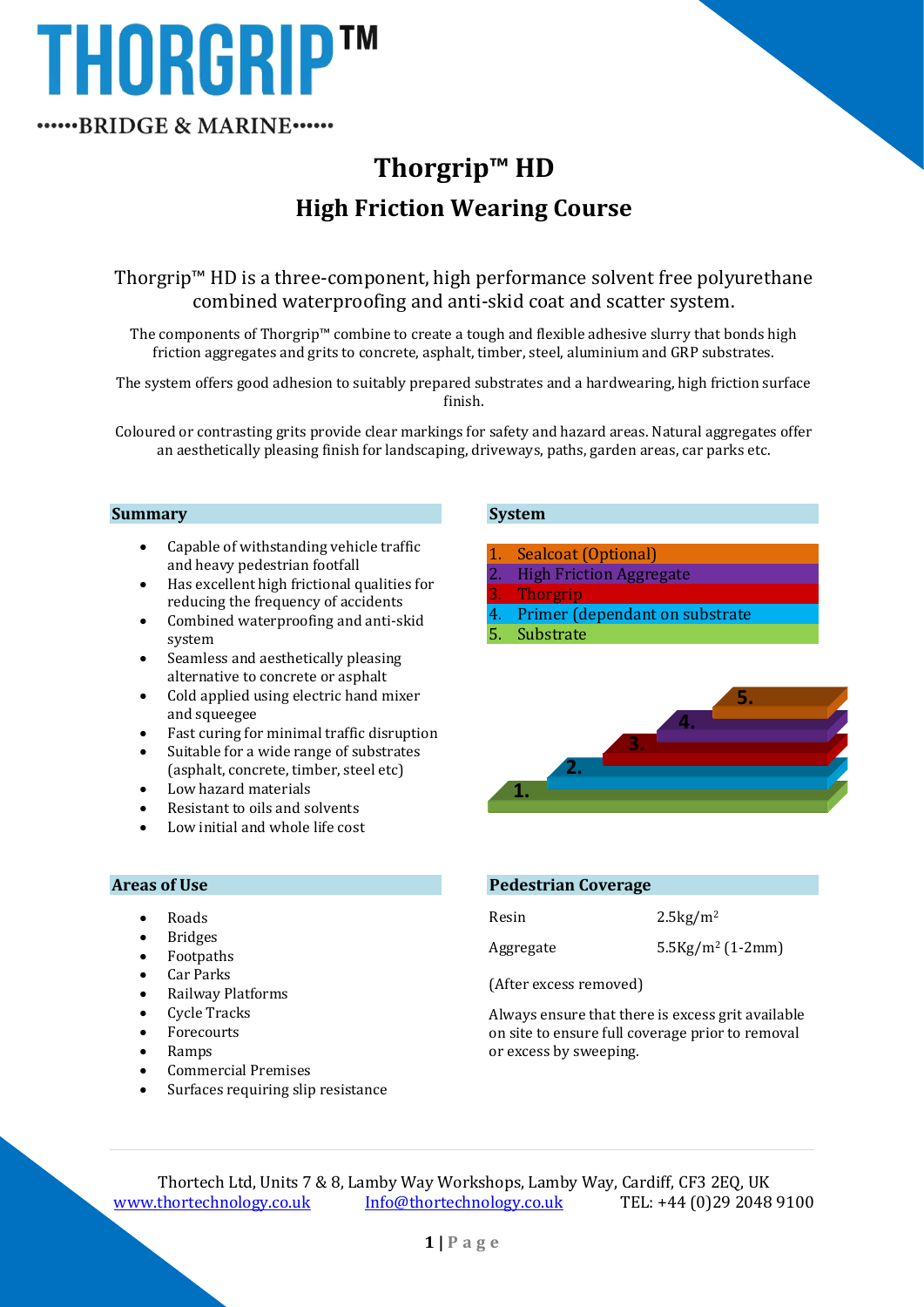# **THORGRIPTM**

......BRIDGE & MARINE......

## **Thorgrip™ HD High Friction Wearing Course**

#### **Technical Information**

#### **Tensile (BS EN ISO 178:2003)**

| Tensile strength                                        | 4.5N/mm <sup>2</sup>         |  |
|---------------------------------------------------------|------------------------------|--|
| Elongation at break                                     | $60\%$ min                   |  |
| Adhesion (BS EN ISO 4624:2003) - 5 Day pull<br>off test |                              |  |
| Timber - cohesive failure                               | $2N/mm^2$                    |  |
| Concrete – cohesive failure                             | $2N/mm^2$                    |  |
| Bitmac - cohesive failure                               | $\langle$ 2N/mm <sup>2</sup> |  |
| Steel                                                   | $6N/mm^2$                    |  |
| For other substrates, contact Thortech.                 |                              |  |
| Relative density of resin mix.                          |                              |  |

not including aggregate 1.44 @ 20°C

**Potlife**

15 min @ 20°C

**Cure**

Initial Set: 1 hour @ 20°C

Open to Traffic: 2 ½ hours @ 20°C

#### **Finished Weight of System**

 $8$ Kg/m<sup>2</sup>

#### **Temperature & Relative Humidity**

Both coverage and cure depend on ambient and surface temperatures, the type and condition of the substrate and the aggregate temperature and size. R/H is required to be between 35% - 85%. Surface temperature must be below 40°C

Recommended temperature range for storage, transport and application is 5°C and 28°C. Please contact Thortech for other conditions.

#### **Aggregates**

The most commonly used aggregate is a buff coloured calcined bauxite or naturally grey emery, depending on the friction requirements of the aggregate, a pigmented granite or other aggregate type can be used for more vivid colours.

#### **Sealer coats**

If the aggregate you require is not available because of colour or size, a coloured finish of your choice can be achieved by using a coloured sealcoat.

#### **Packaging**

Thorgrip Natural is supplied as a 3 component, 23Kg unit

> Pack A – Hardener: 3.26Kg unit Pack B – Resin: 8.55Kg unit Pack C – Filler: 11.2Kg bag

Thorgrip Black is supplied as a 3 component, 23.4Kg unit

> Pack A – Hardener: 3.26Kg unit Pack B – Resin: 8.95Kg unit Pack C – Filler: 11.2Kg bag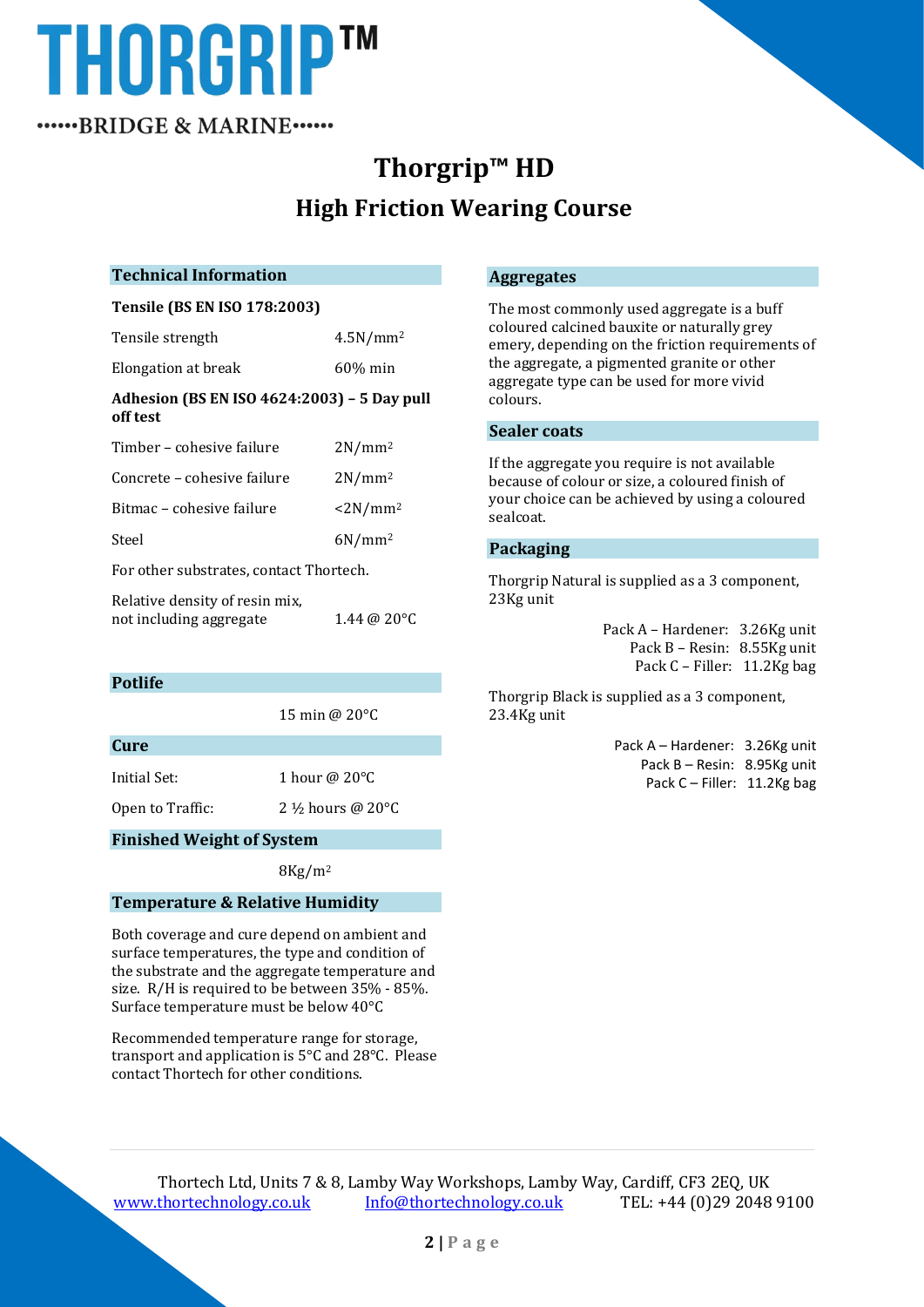# THORGRIP™ ......BRIDGE & MARINE......

**Thorgrip™ HD High Friction Wearing Course**

#### **Surface Preparation**

Ambient temperatures should be between 5°C and 28°C during application and cure. **Dry weather conditions and a dry substrate are essential.** For low temperature application on to a sloping surface refer to Thortech Technical Department.

| <b>SUBSTRATE</b>                                   | <b>PREPARATION</b>                                                                                                                                                                                                                                                                                                                                                                                                                                                                                                                                                                                                                                                                                                                                                  | <b>PRIMING</b>                                                                                                                                                                                                                                                                                                                                              |
|----------------------------------------------------|---------------------------------------------------------------------------------------------------------------------------------------------------------------------------------------------------------------------------------------------------------------------------------------------------------------------------------------------------------------------------------------------------------------------------------------------------------------------------------------------------------------------------------------------------------------------------------------------------------------------------------------------------------------------------------------------------------------------------------------------------------------------|-------------------------------------------------------------------------------------------------------------------------------------------------------------------------------------------------------------------------------------------------------------------------------------------------------------------------------------------------------------|
| <b>BITUMEN</b><br><b>BOUND</b><br><b>MATERIALS</b> | The surface must be in reasonable condition and of sufficient strength to<br>accept the surfacing (must not soften at high temperatures), not excessively<br>smooth*, rutted, cracked or subject to aggregate ravelling, etc. It must be at<br>least 30 days old and have a surface texture that will provide a good<br>mechanical key eg/SMA or open graded materials (refer Thortech). Sand<br>carpet or materials using high penetration bitumen are generally unsuitable<br>as substrates. Remove all contamination including oils and greases. Existing<br>thermoplastic markings to be removed or worked around. Sweep clean to<br>remove all dust. Allow to dry thoroughly.*Depending on the condition of the<br>surface it may need to be lightly textured. | No primer required.                                                                                                                                                                                                                                                                                                                                         |
| <b>ALUMINIUM</b>                                   | For non-anodised aluminium thoroughly clean and degrease the surface. Use<br>commercial detergents steam cleaners or pressure washers. Be sure all<br>detergent residues are rinsed from the surface. Solvent wipe and allow to<br>dry thoroughly.<br>For anodised aluminium thoroughly clean and degrease the surface. Use<br>commercial detergents, steam cleaners, or pressure washers. Be sure all<br>detergent residues are rinsed from the surface, abrade the surface by using<br>80-120 grit paper to 'break' the anodised surface to ensure adhesion of the<br>primer/coating. Solvent wipe and allow to dry thoroughly.                                                                                                                                   | No primer required, if applying Thorgrip <sup>™</sup><br>immediately.<br>If application is going to be delayed, apply<br>Thorprime <sup>™</sup> STS to avoid oxidisation.<br>Allow to cure tack free (on average 2<br>hours). Thorgrip <sup>™</sup> should then be applied<br>during the following 10 hours, failing<br>which the area should be re-primed. |
| <b>TIMBER</b>                                      | Timber must be completely dry throughout before considering treatment.<br>Timber contaminated by oils and greases, etc, is not suitable for treatment.<br>Lightly sand and sweep/vacuum clean. If possible timber products should be<br>sealed all round.                                                                                                                                                                                                                                                                                                                                                                                                                                                                                                           | Apply Thorprime <sup>™</sup> HD, and allow to cure<br>tack free (on average 2 hours). Apply<br>Thorgrip <sup>™</sup> within 24 hours of tack free,<br>failing which the area must be re-primed. If<br>left longer than 3 days, the surface should<br>also be lightly abraded.                                                                               |
| <b>CONCRETE</b>                                    | Concrete surfaces must be at least 30 days old. Remove all contamination<br>and detritus including oils and greases, laitance, algae, moss, etc. Lightly<br>texture the surface by vacuum blasting/or other mechanical means, remove<br>residue by vacuum. Deep oil contamination to be removed using hot<br>compressed air. Existing thermoplastic markings to be removed or worked<br>around. Dry thoroughly.                                                                                                                                                                                                                                                                                                                                                     | Apply Thorprime™ HD, and allow to cure<br>tack free (on average 2 hours). Apply<br>Thorgrip <sup>™</sup> within 24 hours of tack free,<br>failing which the area must be re-primed. If<br>left longer than 3 days, the surface should<br>also be lightly abraded.                                                                                           |
| <b>STEEL</b>                                       | Remove all rust, mill scale and surface contamination by grit blasting and<br>other mechanical means to a bright rust free surface (SA2½ blast profile 90<br>- 120). Remove oil and grease contamination with a suitable cleaning<br>fluid/degreaser and flush with water. Allow to dry thoroughly. Small or<br>inaccessible areas must be prepared by disc abrading to ST3, followed by<br>wiping down with a light hydrocarbon solvent, eg xylene.                                                                                                                                                                                                                                                                                                                | Apply Thorprime <sup>™</sup> STS within 4 hours of<br>surface preparation. Allow to cure tack free<br>(on average 2 hours). Thorgrip™ should<br>then be applied during the following 10<br>hours failing which the area should be re-<br>primed.                                                                                                            |
| <b>GALVANISED</b>                                  | Before coatings a galvanised surface it is advisable to blast to SA21/2 blast<br>profile 90 – 120 or prepare by grinder to ST3 standard. If blasting/grinding<br>is not possible, a mordant wash solution should be used. All areas will turn<br>black, a second coat may be required if all areas have not changed colour.<br>Wash down area with water and allow to dry.                                                                                                                                                                                                                                                                                                                                                                                          | Apply Thorprime™ STS within 4 hours of<br>surface preparation. Allow to cure tack free<br>(on average 2 hours). Thorgrip™ should<br>then be applied during the following 10<br>hours failing which the area should be re-<br>primed.                                                                                                                        |

**Note: Before use on slopes and other substrates, please contact Thortech for advice.**

Thortech Ltd, Units 7 & 8, Lamby Way Workshops, Lamby Way, Cardiff, CF3 2EQ, UK [www.thortechnology.co.uk](http://www.thortechnology.co.uk/) [Info@thortechnology.co.uk](mailto:Info@thortechnology.co.uk) TEL: +44 (0)29 2048 9100